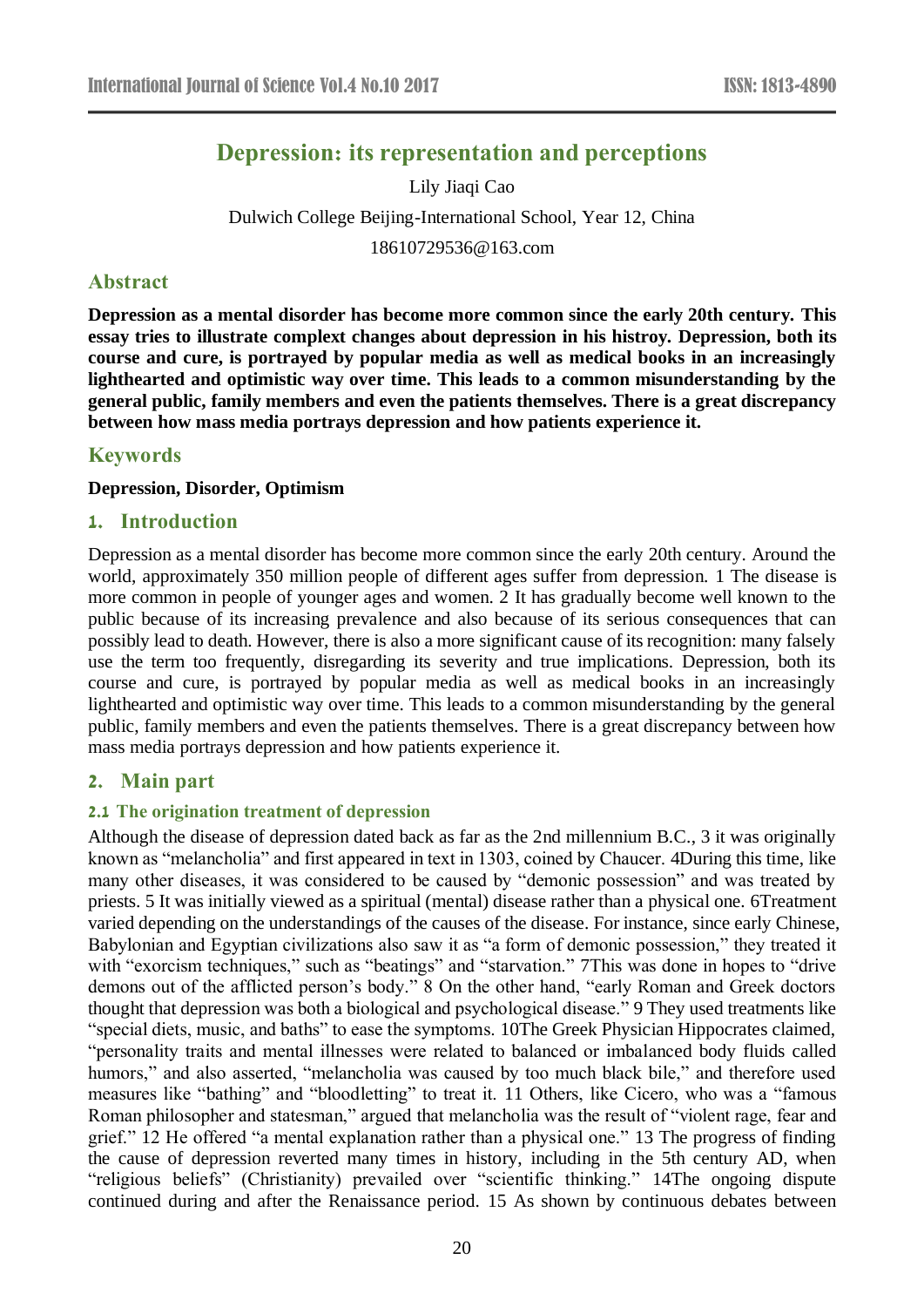doctors, the causes of "melancholia" and eventually "depression" are intricate and difficult to be determined.

#### **2.2 The conception of "depression"**

The term "depression" was first placed into categories, distinct from "melancholia," in the middle of the 19th century by Wilhelm Griesinger (1817 – 1868), who was "an influential German psychiatrist". 16He "drew on neurophysiological work" that eventually set "the recently created category, 'affective insanity,' within a biomedical framework." 17The National Centre for Biotechnology Information website demonstrates that "nineteenth-century biomedical melancholia bears little resemblance to today's depression." 18Melancholia is "a disorder of the emotions where the intellect remains largely unaffected in the early stages of the disease." 19 However, clinical depression is "a mood disorder characterized by depressed mood, inertia, appetite changes, lethargy, indifference, difficulty thinking and concentrating, feelings of guilt and worthlessness, and thoughts of suicide." 20

"Depression" is a broad term as it includes many different disorders, such as "Disruptive Mood Dysregulation Disorder" and "Dysthymia." 21In these disorders, "Major Depressive Disorder" represents the most recognized condition. 22 The sheer number of disorders makes it simple for the general public to overgeneralize the term and therefore to think of it less carefully. Fatigue, insomnia, significant weight loss and many other symptoms are characteristics of depression. 23Based on these symptoms, "depression" is more than just simply the dejected feeling after failing an exam, the feeling of sorrow after a friend's departure to another country, or generally what people usually think they have when they feel downcast for a period of time. There are effective cures, such as antidepressants (medications) and behavioral activation (psychological treatments). 24This means that patients can potentially lead a normal life if they find a suitable treatment. Nevertheless, depression is a much more perplexing disease as it is caused by many factors instead of a specific microorganism. In severe cases, although treatments may help cure the disease on the surface, patients have varying thoughts, feelings and beliefs that cannot be changed or "cured" by any outside influences.

#### **2.3 Styron's idea on depression**

Despite the difference in time, depression had similar symptoms and occurred in similar forms since the early 1900s. The experiences of depression patients, at that time, are unquestionably linked to those that are affected by the disease today. In William Styron's biography "Darkness Visible" (1900), he describes the disease as "a disorder of mood, so mysteriously painful and elusive in the way it becomes known to the self – to the mediating intellect – as to verge close to being beyond description." 25The adjective "painful" usually refers to pain being felt physically, however through its use here Styron emphasizes how even though depression is a mental illness its detrimental effects can inflict pain physically on the body. Through the use of powerful diction, Styron maintains that the disease extends well beyond "a disorder of mood" into one in which its agony and apprehensiveness cause the sick person to experience a feeling "beyond description." 26The fact that depressed persons often find trouble articulating their thoughts and experiences is one of the possible reasons why the experience of having depression is often misunderstood. Simply by describing in great detail his feelings and experiences as a depressed person, Styron's illness narrative suggests that it is hard for people unaffected by depression to understand the true distress that depressed persons like him feel.

Furthermore, Styron claims that "there are decent popular works which intelligently point the way toward treatment and cure, demonstrating how certain therapies – psychotherapy or pharmacology, or a combination of these – can indeed restore people to health in all but the most persistent and devastating cases; but the wisest books among them underscore the hard truth that serious depressions do not disappear overnight." 27This clearly shows not only how curing depression is not as simple as it seems and instead is a process that still "remains a great mystery" but also how "popular works" dating from the 1990s already depict the cure for depression as effective and easy to obtain. 28Also, as Styron points out, his "situation was just the reverse" of what most people experience. 29This paints a greater picture that since many depressed persons are in different situations a common cure is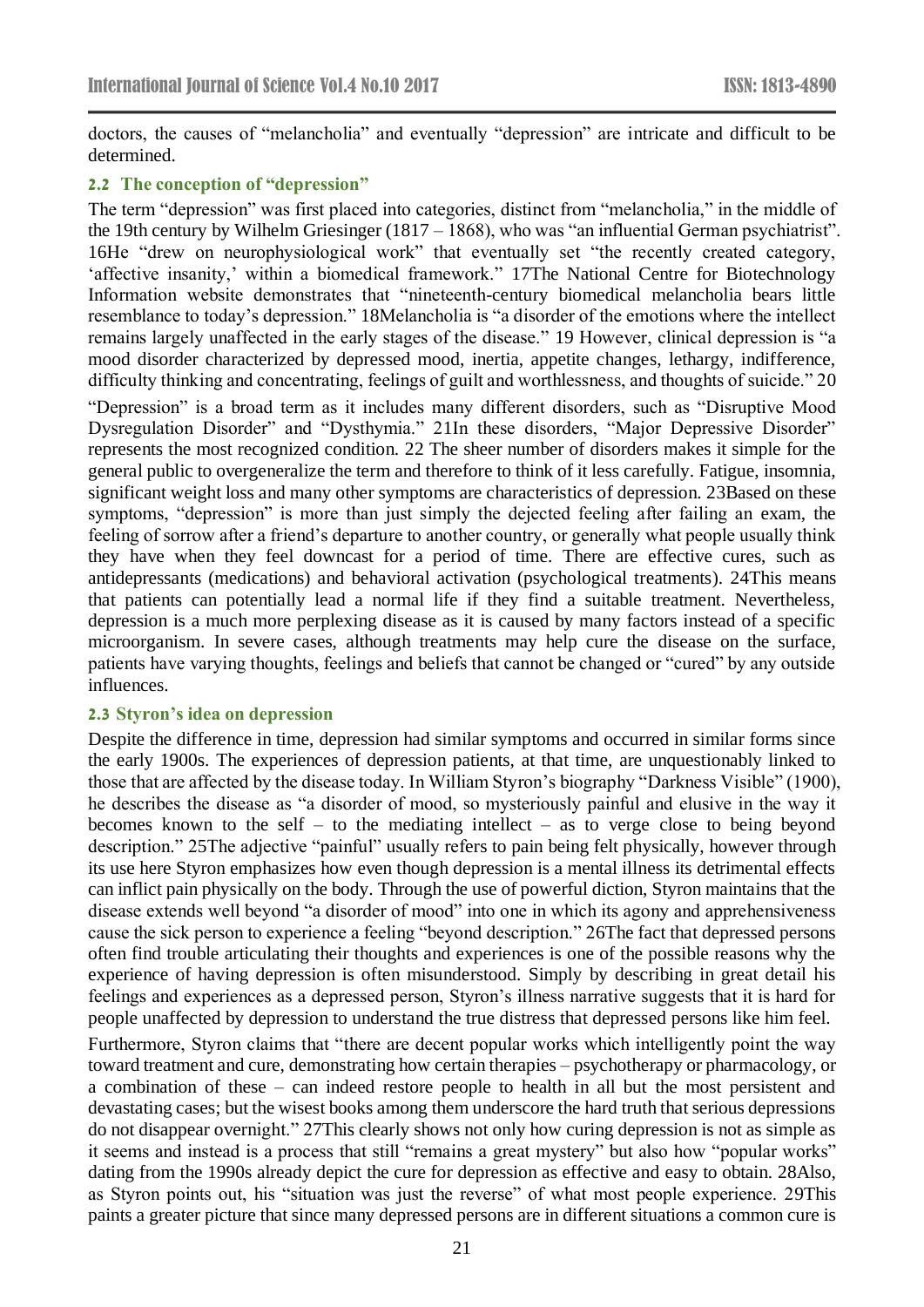definitely not effective for everyone and therefore will not guarantee the return to a normal state of mind for all of them. Though the shift from "specificity" to "universalism" in the late 19th century and the increasing importance of the laboratory revolutionized treatment of diseases caused by specific microorganisms significantly and led them down a new path, these concepts do not play a notable role in finding the causes of and cure to mental illnesses in that every patient is doubtlessly different in many ways (psychologically and physiologically). 30Again, this means that a unified treatment will not work well all the time and therefore is not a highly functional cure.

In addition, Styron suggests that "depression afflicts millions directly, and millions more who are relatives or friends of victims." 31 This highlights the severity of the disease in that the depressed persons' great suffering can lead to influence on their close relatives and friends. As mental illness is not infectious, unlike contagious diseases such as malaria or tuberculosis, it can strictly not be passed on from person to person. However, as Styron points out, many others are affected, and this underscores the extremity of the torment and trauma that the depressed persons suffer from since their auras spread widely.

Styron's experience of the disease is similar to an illness narrative of Lewis Wolpert which also illustrates his indescribable experience of depression. He clearly states, "It was not just feeling very low, depressed in the commonly used sense of the world." 32 It was "more terrible even than watching my wife die of cancer." 33This comparison clarifies his deep agony that is even worse than the feeling of losing a lost one. In this way, he also corrects the flawed understanding of "depression" by the general public. In a similar fashion, Wolpert asserts "depression is very upsetting not only for the sufferer but for those who live with the victim." 34This confirms the statement that depression is "a frightening and disabling illness" and not simply an unhappy mood. 35As Kleinman, who wrote extensively on illness narratives, points out, "Illness refers to how the sick person and the members of the family or wider social network perceive, live with, and respond to symptoms and disability." 36This statement fits disease into the large puzzle of society, pointing out how illness not only affects the sick but also people close to them, emphasizing the complexity of it and showing how it is without doubt not only affecting the patient. The quote by Kleinman, "the illness experience includes categorizing and explaining, in common-sense ways accessible to all lay persons in the social group, the forms of distress caused by those pathophysiological processes," illustrates this point. 37As Wolpert makes clear, depression is an "illness" rather than a "disease" as it circumscribes many aspects in the depressed persons lives, such as social stigma, relationship with others and even the course of their everyday lives, instead of only affecting them biologically.

Although the sources only present the opinions of two depressed persons, both argue the intense torment of depression and hence presumably represent a large number of others who have varying experiences but feel the same misery. These diaries and articles all serve as insights to a depressed person's feelings, as deeply and thoroughly as the descriptions written by them will allow. They are precious sources precisely because their diaries are written perhaps as means of ameliorating pain and pressure from the disease or for other reasons that primarily serve the authors well. This means that they are authentic instead of trying to achieve particular purposes like many propaganda or advertisements. These very personal illness narratives are sources that reveal truths about the actual illness experience and point out the faults of how depression is considered by the general public and possibly professionals in the health care field.

#### **2.4 Contrast description about Depression on Massmedia**

The serious nature and consequences of depression is also emphasized in a newspaper article from Boston Globe on August 12th, 1984. The title "Study: Many fail to recover from major depression" itself suggests that this article is not only scientific in the sense that it is a study, but also that the cure for depression is unquestionably despairing. 38 The article calls to attention the despondent future of the disease by stating facts and using emotive language. For instance, the use of statistics in "about one-fifth of people who seek treatment for a major depressive episode, and who had no prior history of chronic minor depression, fail to recover even after two years, a new study has found" alerts the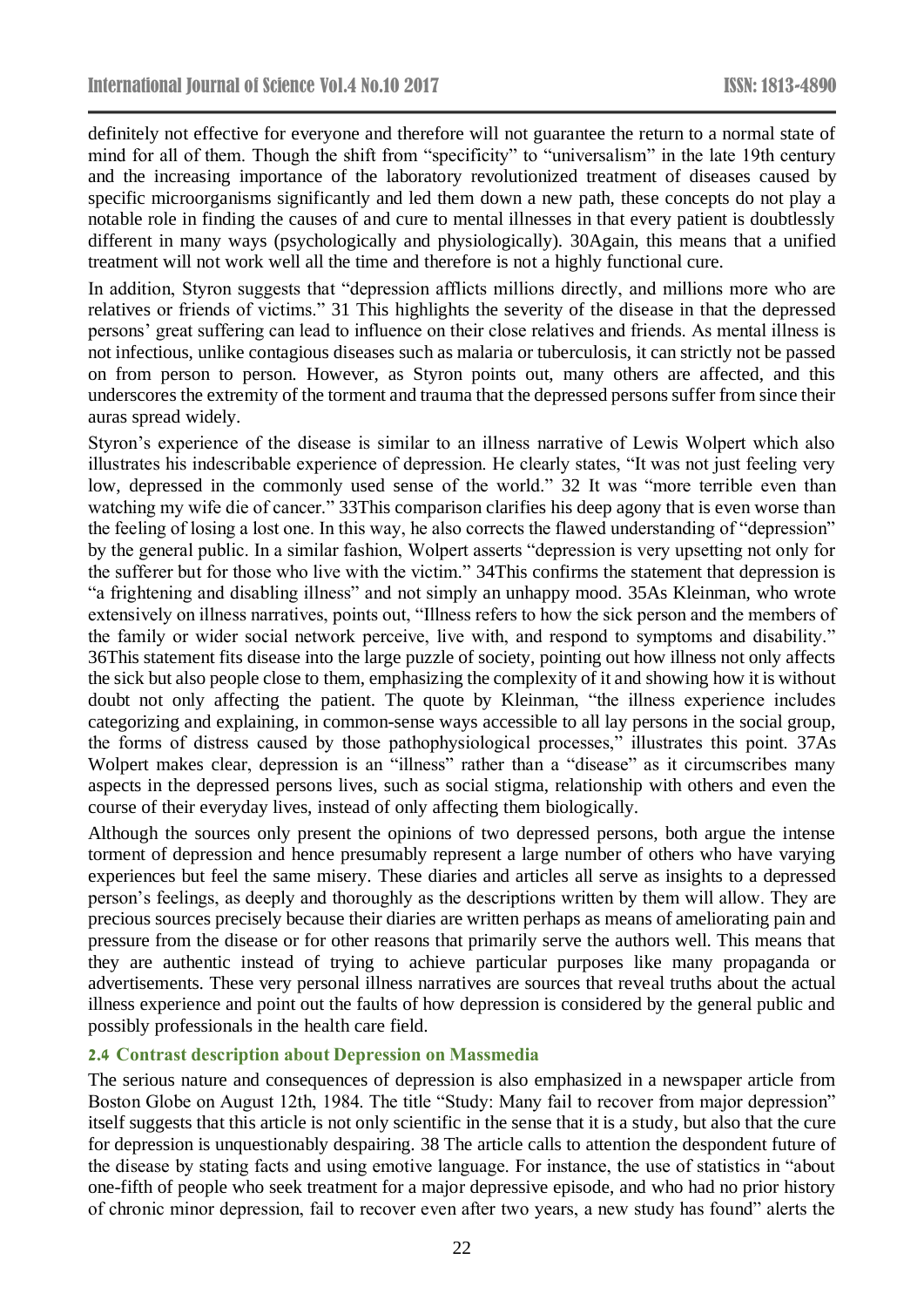public of how difficult the task of curing depression is and how it is not nearly effective enough. 39The article is also not hesitant to point out that "the long-term outlook for some people with major depression may be worse than previously thought" and that "major depression is a debilitating medical condition far more severe than the everyday depression many people experience from time to time." 40 The fact that these statements were made imply that before the article was released, the public was already regarding the cure and future of depression too confidently and ignorantly and thus needed to be corrected and, more importantly, alerted. The thoughts of the general public already contrast greatly with the description of the experiences of the depressed persons, and this false perception continues into the future, gaining increasing momentum.

Optimism among the public is at its peak in contemporary times and may continue to increase. To illustrate, contemporary sources portray the disease falsely, in a too hopeful and general way, ignoring or rejecting its complex and somewhat despairing nature. Even widely known and professional sources often simplify the disease into "introduction to disease," "cause," "symptoms" and "cure" that can be explained superficially in only a few pages. Specifically, the publication by the National Institute of Mental Health about depression revised in 2008 lasts only a little longer than twenty pages. Included in its contents are questions like "What is depression," "What are the symptoms of depression" and "How is depression detected and treated?" 41 Each question is answered within one page in clear, concise scientific jargon, including specific names of therapies that are used to treat depression. Although this demonstrates that the source is reliable and organized, it characterizes depression like any other contagious disease that can be defined plainly by the microorganism that causes it. This oversimplification from dependable sources may be one of the most important features that shape public views and understanding today.

In a similar fashion, popular media websites that are not medical-based also portray depression as too common and normal, completely overlooking its alarming characteristics. From an image on the website of "The Philosophy of Everything," a quote says, "the best cure for depression is a dose of sunlight, walking and thinking nothing." 42Taking these measures will certainly not cure depression. They may not even help alleviate the pain slightly. The quote depicts depression as a disease that can be easily recovered from and suggests that it is not a serious problem at all. The webpage generally proposes that depression is directly linked to "boredom" since it asserts, "in a state of depression people don't feel like engaging in any activities whatsoever." 43This oversimplification of depression can lead to serious consequences, such as how the public now views it as less severe and simple to treat. Additionally, the "treatment" or "cure" it proposes is to "remove the negative thoughts and replace them with positive ones" which will cause "your state of mind" to change "almost instantly." 44 This is entirely contradictory to the scientific explanations since most depressed persons cannot control their state of mind and most cases of depression cannot be cured in a short period of time. Both sources are influential, and both oversimplify depression, leading to detrimental consequences.

# **3. Literature References**

1"Depression," World Health Organization, April 2016,

<http://www.who.int/entity/mediacentre/factsheets/fs369/en/>

2 "Depression," World Health Organization, April 2016,

<http://www.who.int/entity/mediacentre/factsheets/fs369/en/>

3 Rashmi Nemade, "Historical Understandings of Depression," MentalHelp.net, September 19th, 2007,<https://www.mentalhelp.net/articles/historical-understandings-of-depression/>

4 William Styron, "Darkness Visible," Modern Library, 1990

5 Rashmi Nemade, "Historical Understandings of Depression," MentalHelp.net, September 19th, 2007,<https://www.mentalhelp.net/articles/historical-understandings-of-depression/>

6Rashmi Nemade, "Historical Understandings of Depression," MentalHelp.net, September 19th, 2007,<https://www.mentalhelp.net/articles/historical-understandings-of-depression/>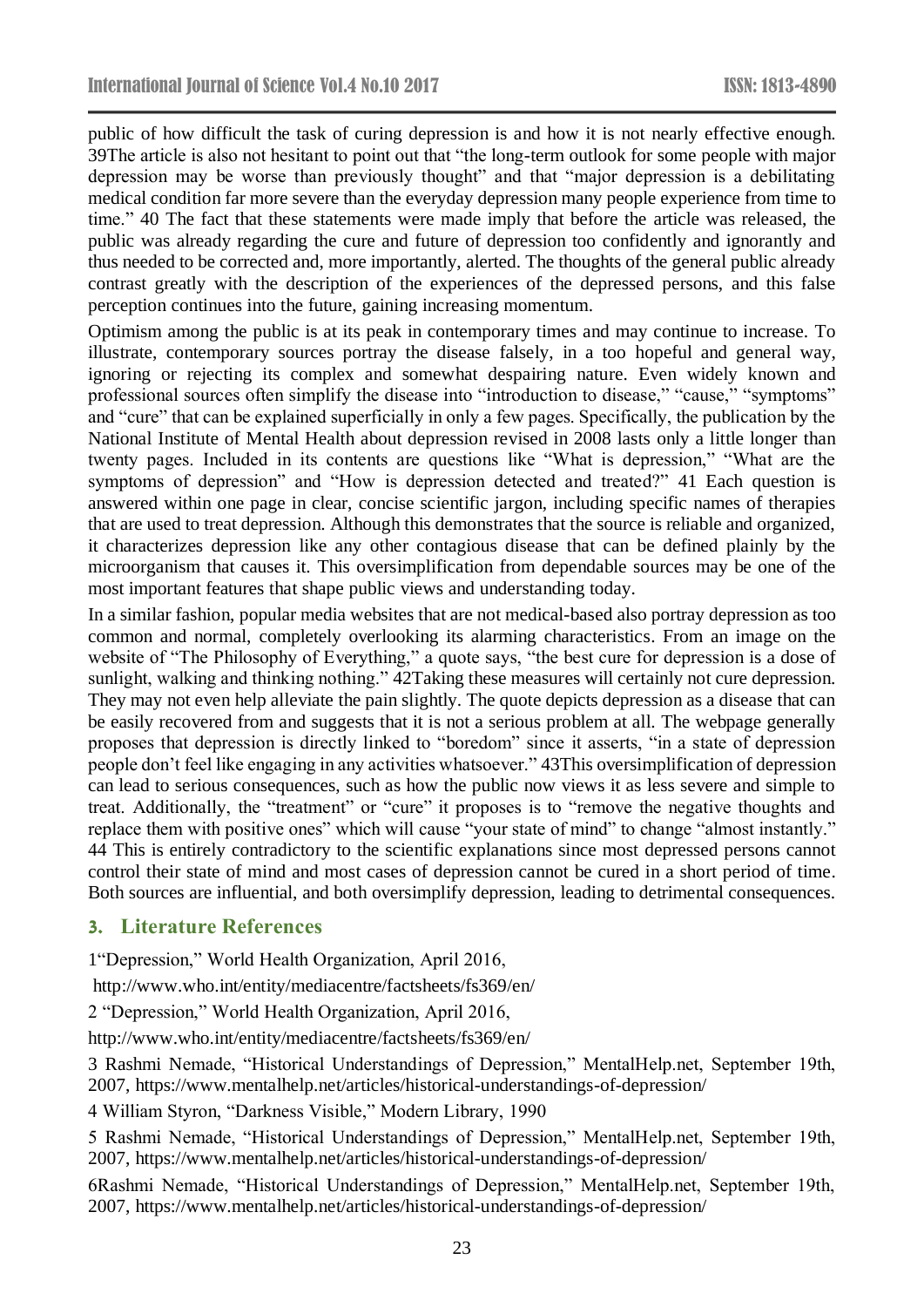| 7 Rashmi Nemade, "Historical Understandings of Depression," MentalHelp.net, September 19th,<br>2007, https://www.mentalhelp.net/articles/historical-understandings-of-depression/                                        |
|--------------------------------------------------------------------------------------------------------------------------------------------------------------------------------------------------------------------------|
| 8 Rashmi Nemade, "Historical Understandings of Depression," MentalHelp.net, September 19th,<br>2007, https://www.mentalhelp.net/articles/historical-understandings-of-depression/                                        |
| 9 Rashmi Nemade, "Historical Understandings of Depression," MentalHelp.net, September 19th,<br>2007, https://www.mentalhelp.net/articles/historical-understandings-of-depression/                                        |
| 10 Rashmi Nemade, "Historical Understandings of Depression," MentalHelp.net, September 19th,<br>2007, https://www.mentalhelp.net/articles/historical-understandings-of-depression/                                       |
| 11 Rashmi Nemade, "Historical Understandings of Depression," MentalHelp.net, September 19th,<br>2007, https://www.mentalhelp.net/articles/historical-understandings-of-depression/                                       |
| 12 Rashmi Nemade, "Historical Understandings of Depression," MentalHelp.net, September 19th,<br>2007, https://www.mentalhelp.net/articles/historical-understandings-of-depression/                                       |
| 13Rashmi Nemade, "Historical Understandings of Depression," MentalHelp.net, September 19th,<br>2007, https://www.mentalhelp.net/articles/historical-understandings-of-depression/                                        |
| 14 Rashmi Nemade, "Historical Understandings of Depression," MentalHelp.net, September 19th,<br>2007, https://www.mentalhelp.net/articles/historical-understandings-of-depression/                                       |
| 15 Rashmi Nemade, "Historical Understandings of Depression," MentalHelp.net, September 19th,<br>2007, https://www.mentalhelp.net/articles/historical-understandings-of-depression/                                       |
| 16 Asa Jansson, "Mood Disorders and the Brain," National Center for Biotechnology Information,<br>July 2011, http://www.ncbi.nlm.nih.gov/pmc/articles/PMC3143872/                                                        |
| 17 Asa Jansson, "Mood Disorders and the Brain," National Center for Biotechnology Information,<br>July 2011, http://www.ncbi.nlm.nih.gov/pmc/articles/PMC3143872/                                                        |
| 18 Asa Jansson, "Mood Disorders and the Brain," National Center for Biotechnology Information,<br>July 2011, http://www.ncbi.nlm.nih.gov/pmc/articles/PMC3143872/                                                        |
| 19 Asa Jansson, "Mood Disorders and the Brain," National Center for Biotechnology Information,<br>July 2011, http://www.ncbi.nlm.nih.gov/pmc/articles/PMC3143872/                                                        |
| 20 Asa Jansson, "Mood Disorders and the Brain," National Center for Biotechnology Information,<br>July 2011, http://www.ncbi.nlm.nih.gov/pmc/articles/PMC3143872/                                                        |
| 21 "Depressive Disorders," Diagnostic and Statistical Manual of Mental Disorders, Fifth Edition,<br>http://dsm.psychiatryonline.org/doi/full/10.1176/appi.books.9780890425596.dsm04                                      |
| 22 "Depressive Disorders," Diagnostic and Statistical Manual of Mental Disorders, Fifth Edition,<br>http://dsm.psychiatryonline.org/doi/full/10.1176/appi.books.9780890425596.dsm04                                      |
| 23 "Depressive Disorders," Diagnostic and Statistical Manual of Mental Disorders, Fifth Edition,<br>http://dsm.psychiatryonline.org/doi/full/10.1176/appi.books.9780890425596.dsm04                                      |
| 24 "Depression," World Health Organization, April 2016,                                                                                                                                                                  |
| http://www.who.int/entity/mediacentre/factsheets/fs369/en/                                                                                                                                                               |
| 25 William Styron, "Darkness Visible," Modern Library, 1990                                                                                                                                                              |
| 26 William Styron, "Darkness Visible," Modern Library, 1990                                                                                                                                                              |
| 27 William Styron, "Darkness Visible," Modern Library, 1990                                                                                                                                                              |
| 28 William Styron, "Darkness Visible," Modern Library, 1990                                                                                                                                                              |
| 29 William Styron, "Darkness Visible," Modern Library, 1990                                                                                                                                                              |
| John Harley Warner, "From Specificity to Universalism in Medical Therapeutics,"<br>30<br>https://blackboard.cornell.edu/bbcswebdav/pid-3001225-dt-content-rid-8149475_1/courses/1313_2<br>016SU/Day%203%20-%20Warner.pdf |

31 William Styron, "Darkness Visible," Modern Library, 1990

32 Lewis Wolpert, "Malignant Sadness," The New York Times, 1999,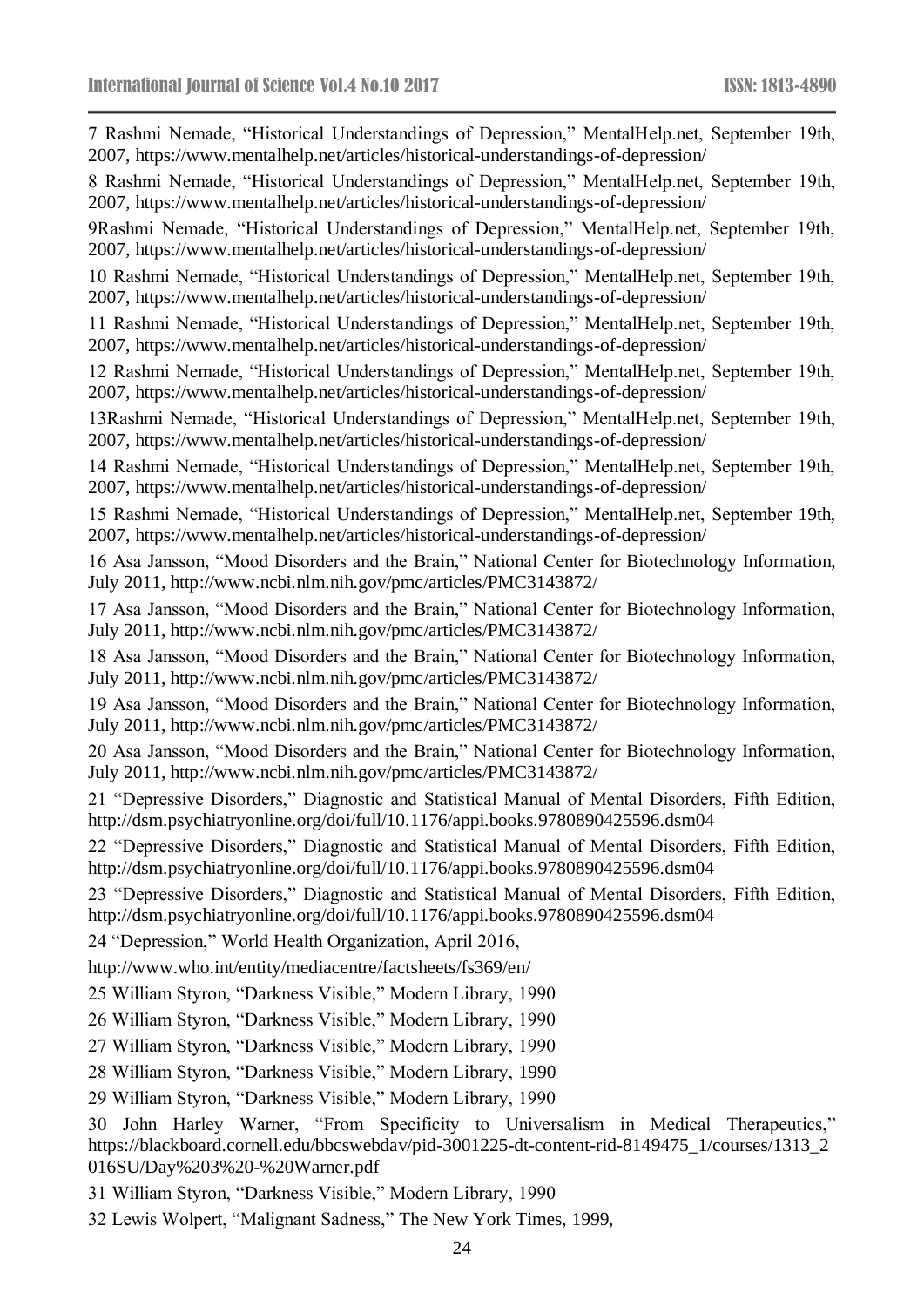<http://www.nytimes.com/books/first/w/wolpert-sadness.html> 33 Lewis Wolpert, "Malignant Sadness," The New York Times, 1999, <http://www.nytimes.com/books/first/w/wolpert-sadness.html> 34Lewis Wolpert, "Malignant Sadness," The New York Times, 1999, <http://www.nytimes.com/books/first/w/wolpert-sadness.html> 35 Lewis Wolpert, "Malignant Sadness," The New York Times, 1999, <http://www.nytimes.com/books/first/w/wolpert-sadness.html> 36 Arthur Kleinman, "The Illness Narratives," Basic Books, 1988, [https://blackboard.cornell.edu/webapps/blackboard/execute/content/file?cmd=viewHYPERLINK](https://blackboard.cornell.edu/webapps/blackboard/execute/content/file?cmd=view&content_id=_3001223_1&course_id=_69270_1)  ["https://blackboard.cornell.edu/webapps/blackboard/execute/content/file?cmd=view&content\\_id=\\_](https://blackboard.cornell.edu/webapps/blackboard/execute/content/file?cmd=view&content_id=_3001223_1&course_id=_69270_1) [3001223\\_1&course\\_id=\\_69270\\_1"&HYPERLINK](https://blackboard.cornell.edu/webapps/blackboard/execute/content/file?cmd=view&content_id=_3001223_1&course_id=_69270_1)  ["https://blackboard.cornell.edu/webapps/blackboard/execute/content/file?cmd=view&content\\_id=\\_](https://blackboard.cornell.edu/webapps/blackboard/execute/content/file?cmd=view&content_id=_3001223_1&course_id=_69270_1) [3001223\\_1&course\\_id=\\_69270\\_1"content\\_id=\\_3001223\\_1HYPERLINK](https://blackboard.cornell.edu/webapps/blackboard/execute/content/file?cmd=view&content_id=_3001223_1&course_id=_69270_1)  ["https://blackboard.cornell.edu/webapps/blackboard/execute/content/file?cmd=view&content\\_id=\\_](https://blackboard.cornell.edu/webapps/blackboard/execute/content/file?cmd=view&content_id=_3001223_1&course_id=_69270_1) [3001223\\_1&course\\_id=\\_69270\\_1"&HYPERLINK](https://blackboard.cornell.edu/webapps/blackboard/execute/content/file?cmd=view&content_id=_3001223_1&course_id=_69270_1)  ["https://blackboard.cornell.edu/webapps/blackboard/execute/content/file?cmd=view&content\\_id=\\_](https://blackboard.cornell.edu/webapps/blackboard/execute/content/file?cmd=view&content_id=_3001223_1&course_id=_69270_1) [3001223\\_1&course\\_id=\\_69270\\_1"course\\_id=\\_69270\\_1](https://blackboard.cornell.edu/webapps/blackboard/execute/content/file?cmd=view&content_id=_3001223_1&course_id=_69270_1) 37 Arthur Kleinman, "The Illness Narratives," Basic Books, 1988, [https://blackboard.cornell.edu/webapps/blackboard/execute/content/file?cmd=viewHYPERLINK](https://blackboard.cornell.edu/webapps/blackboard/execute/content/file?cmd=view&content_id=_3001223_1&course_id=_69270_1)  ["https://blackboard.cornell.edu/webapps/blackboard/execute/content/file?cmd=view&content\\_id=\\_](https://blackboard.cornell.edu/webapps/blackboard/execute/content/file?cmd=view&content_id=_3001223_1&course_id=_69270_1) [3001223\\_1&course\\_id=\\_69270\\_1"&HYPERLINK](https://blackboard.cornell.edu/webapps/blackboard/execute/content/file?cmd=view&content_id=_3001223_1&course_id=_69270_1)  ["https://blackboard.cornell.edu/webapps/blackboard/execute/content/file?cmd=view&content\\_id=\\_](https://blackboard.cornell.edu/webapps/blackboard/execute/content/file?cmd=view&content_id=_3001223_1&course_id=_69270_1) [3001223\\_1&course\\_id=\\_69270\\_1"content\\_id=\\_3001223\\_1HYPERLINK](https://blackboard.cornell.edu/webapps/blackboard/execute/content/file?cmd=view&content_id=_3001223_1&course_id=_69270_1)  ["https://blackboard.cornell.edu/webapps/blackboard/execute/content/file?cmd=view&content\\_id=\\_](https://blackboard.cornell.edu/webapps/blackboard/execute/content/file?cmd=view&content_id=_3001223_1&course_id=_69270_1) [3001223\\_1&course\\_id=\\_69270\\_1"&HYPERLINK](https://blackboard.cornell.edu/webapps/blackboard/execute/content/file?cmd=view&content_id=_3001223_1&course_id=_69270_1)  ["https://blackboard.cornell.edu/webapps/blackboard/execute/content/file?cmd=view&content\\_id=\\_](https://blackboard.cornell.edu/webapps/blackboard/execute/content/file?cmd=view&content_id=_3001223_1&course_id=_69270_1) [3001223\\_1&course\\_id=\\_69270\\_1"course\\_id=\\_69270\\_1](https://blackboard.cornell.edu/webapps/blackboard/execute/content/file?cmd=view&content_id=_3001223_1&course_id=_69270_1) 38 Judy Foreman, "Study: Many fail to recover from major depression," Boston Globe, August 12th, 1984, [http://search.proquest.com/cv\\_1703402/docview/1736137378/fulltextPDF/C373EBAE9DBD4AE6](http://search.proquest.com/cv_1703402/docview/1736137378/fulltextPDF/C373EBAE9DBD4AE6PQ/1?accountid=10267) [PQ/1?accountid=10267](http://search.proquest.com/cv_1703402/docview/1736137378/fulltextPDF/C373EBAE9DBD4AE6PQ/1?accountid=10267) 39 Judy Foreman, "Study: Many fail to recover from major depression," Boston Globe, August 12th, 1984, [http://search.proquest.com/cv\\_1703402/docview/1736137378/fulltextPDF/C373EBAE9DBD4AE6](http://search.proquest.com/cv_1703402/docview/1736137378/fulltextPDF/C373EBAE9DBD4AE6PQ/1?accountid=10267) [PQ/1?accountid=10267](http://search.proquest.com/cv_1703402/docview/1736137378/fulltextPDF/C373EBAE9DBD4AE6PQ/1?accountid=10267) 40 Judy Foreman, "Study: Many fail to recover from major depression," Boston Globe, August 12th, 1984, [http://search.proquest.com/cv\\_1703402/docview/1736137378/fulltextPDF/C373EBAE9DBD4AE6](http://search.proquest.com/cv_1703402/docview/1736137378/fulltextPDF/C373EBAE9DBD4AE6PQ/1?accountid=10267) [PQ/1?accountid=10267](http://search.proquest.com/cv_1703402/docview/1736137378/fulltextPDF/C373EBAE9DBD4AE6PQ/1?accountid=10267) 41 "National Institute of Mental Health," NIH,2008, <http://permanent.access.gpo.gov/lps124809/nimhdepression.pdf> 42 Thomas Van, "Boredom is Actually a Form of Depression," The Philosophy of Everything, August 14th, 2014, <http://www.thomasvan.com/human-psychology/boredom-is-actually-a-form-of-depression> 43 Thomas Van, "Boredom is Actually a Form of Depression," The Philosophy of Everything, August 14th, 2014, <http://www.thomasvan.com/human-psychology/boredom-is-actually-a-form-of-depression>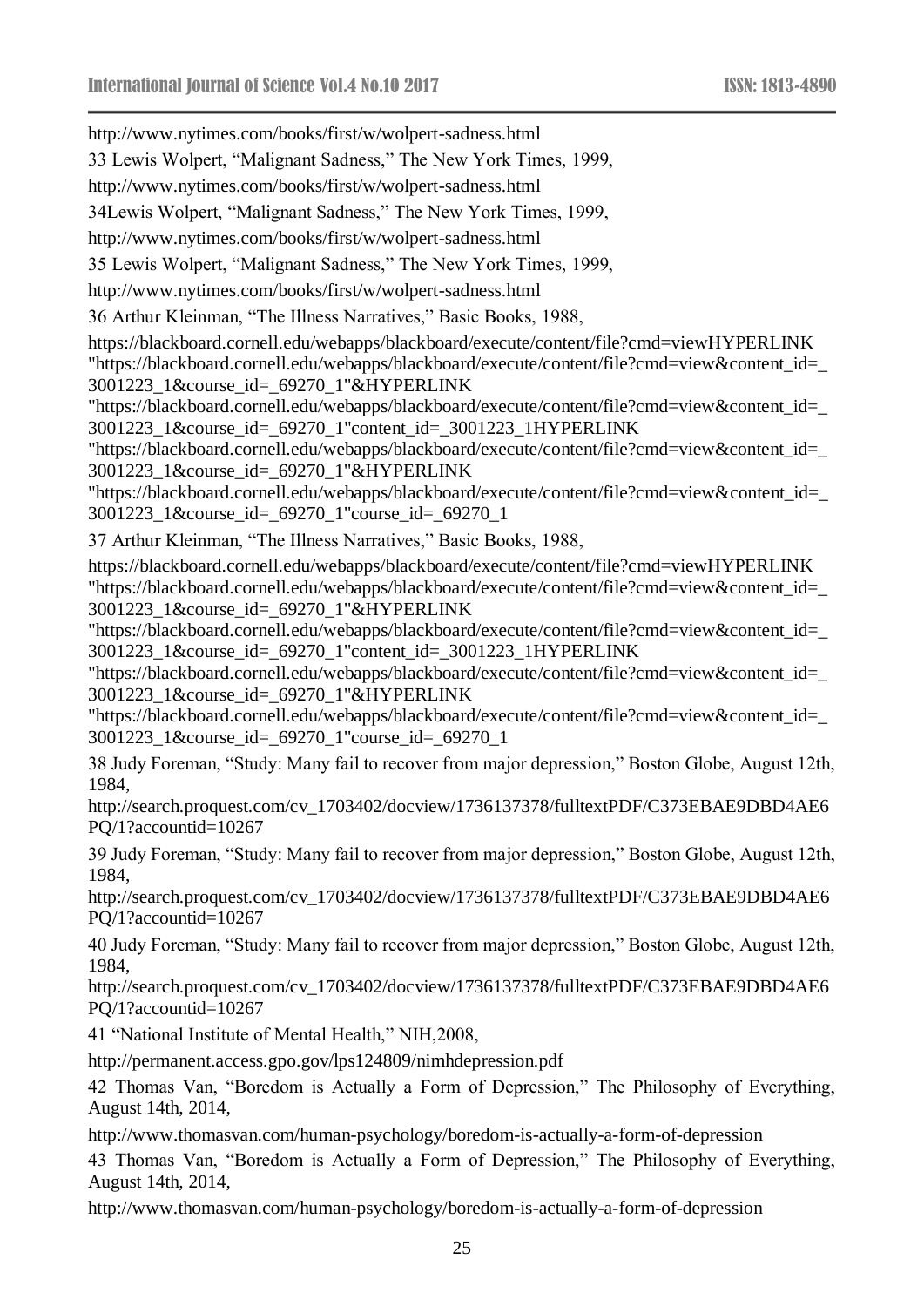44 Thomas Van, "Boredom is Actually a Form of Depression," The Philosophy of Everything, August 14th, 2014,

<http://www.thomasvan.com/human-psychology/boredom-is-actually-a-form-of-depression>

#### **4. Conclusion**

Compared to the revolutionary changes of many infectious diseases, depression has experienced much more complex changes in its history. It slowly progressed from a disease associated with evil and imbalance to one that is regarded by the public as merely a phase that almost everyone has to go through. Although its prevalence is increasing at a rapid rate, its significance and position in the hearts of the general public is diminishing. The main causes of this trend can be attributed to erroneous depictions of the disease by popular media despite the efforts made to illustrate the misery of depression from the depressed persons' point of view. How society will react to and treat depression in the future is undeniably an insoluble question. Depression is the big enemy of human being and we have to fight with that. We should have enough strength to fight with depression. We really are stronger than what we think.

# **References**

- [1] Primary sources:
- [2] Styron, William, "Darkness Visible," Modern Library, 1990
- [3] Foreman, Judy, "Study: Many fail to recover from major depression," Boston Globe, August 12th, 1984,
- [4] [http://search.proquest.com/cv\\_1703402/docview/1736137378/fulltextPDF/C373EBAE9DBD4](http://search.proquest.com/cv_1703402/docview/1736137378/fulltextPDF/C373EBAE9DBD4AE6PQ/1?accountid=10267) [AE6PQ/1?accountid=10267](http://search.proquest.com/cv_1703402/docview/1736137378/fulltextPDF/C373EBAE9DBD4AE6PQ/1?accountid=10267)
- [5] Wolpert, Lewis, "Malignant Sadness," The New York Times, 1999,
- [6] <http://www.nytimes.com/books/first/w/wolpert-sadness.html>
- [7] Secondary sources:
- [8] Van, Thomas, "Boredom is Actually a Form of Depression," The Philosophy of Everything, August 14th, 2014,
- [9] <http://www.thomasvan.com/human-psychology/boredom-is-actually-a-form-of-depression>
- [10]"National Institute of Mental Health," NIH, 2008,
- [11[\]http://permanent.access.gpo.gov/lps124809/nimhdepression.pdf](http://permanent.access.gpo.gov/lps124809/nimhdepression.pdf)
- [12]Kleinman, Arthur, "The Illness Narratives," Basic Books, 1988,
- [\[13\]https://blackboard.cornell.edu/webapps/blackboard/execute/content/file?cmd=viewHYPERLIN](https://blackboard.cornell.edu/webapps/blackboard/execute/content/file?cmd=view&content_id=_3001223_1&course_id=_69270_1) [K](https://blackboard.cornell.edu/webapps/blackboard/execute/content/file?cmd=view&content_id=_3001223_1&course_id=_69270_1)

["https://blackboard.cornell.edu/webapps/blackboard/execute/content/file?cmd=view&content\\_i](https://blackboard.cornell.edu/webapps/blackboard/execute/content/file?cmd=view&content_id=_3001223_1&course_id=_69270_1) [d=\\_3001223\\_1&course\\_id=\\_69270\\_1"&HYPERLINK](https://blackboard.cornell.edu/webapps/blackboard/execute/content/file?cmd=view&content_id=_3001223_1&course_id=_69270_1) 

["https://blackboard.cornell.edu/webapps/blackboard/execute/content/file?cmd=view&content\\_i](https://blackboard.cornell.edu/webapps/blackboard/execute/content/file?cmd=view&content_id=_3001223_1&course_id=_69270_1) [d=\\_3001223\\_1&course\\_id=\\_69270\\_1"content\\_id=\\_3001223\\_1HYPERLINK](https://blackboard.cornell.edu/webapps/blackboard/execute/content/file?cmd=view&content_id=_3001223_1&course_id=_69270_1) 

["https://blackboard.cornell.edu/webapps/blackboard/execute/content/file?cmd=view&content\\_i](https://blackboard.cornell.edu/webapps/blackboard/execute/content/file?cmd=view&content_id=_3001223_1&course_id=_69270_1) [d=\\_3001223\\_1&course\\_id=\\_69270\\_1"&HYPERLINK](https://blackboard.cornell.edu/webapps/blackboard/execute/content/file?cmd=view&content_id=_3001223_1&course_id=_69270_1) 

["https://blackboard.cornell.edu/webapps/blackboard/execute/content/file?cmd=view&content\\_i](https://blackboard.cornell.edu/webapps/blackboard/execute/content/file?cmd=view&content_id=_3001223_1&course_id=_69270_1) [d=\\_3001223\\_1&course\\_id=\\_69270\\_1"course\\_id=\\_69270\\_1](https://blackboard.cornell.edu/webapps/blackboard/execute/content/file?cmd=view&content_id=_3001223_1&course_id=_69270_1)

- [14]Nemade, Rashmi, "Historical Understandings of Depression," MentalHelp.net, September 19th, 2007,<https://www.mentalhelp.net/articles/historical-understandings-of-depression/>
- [15]"Depressive Disorders," Diagnostic and Statistical Manual of Mental Disorders, Fifth Edition, <http://dsm.psychiatryonline.org/doi/full/10.1176/appi.books.9780890425596.dsm04>
- [16]Jansson, Asa, "Mood Disorders and the Brain," National Center for Biotechnology Information, July 2011,<http://www.ncbi.nlm.nih.gov/pmc/articles/PMC3143872/>
- [17]"Depression," World Health Organization, April 2016,
- [18[\]http://www.who.int/entity/mediacentre/factsheets/fs369/en/](http://www.who.int/entity/mediacentre/factsheets/fs369/en/)